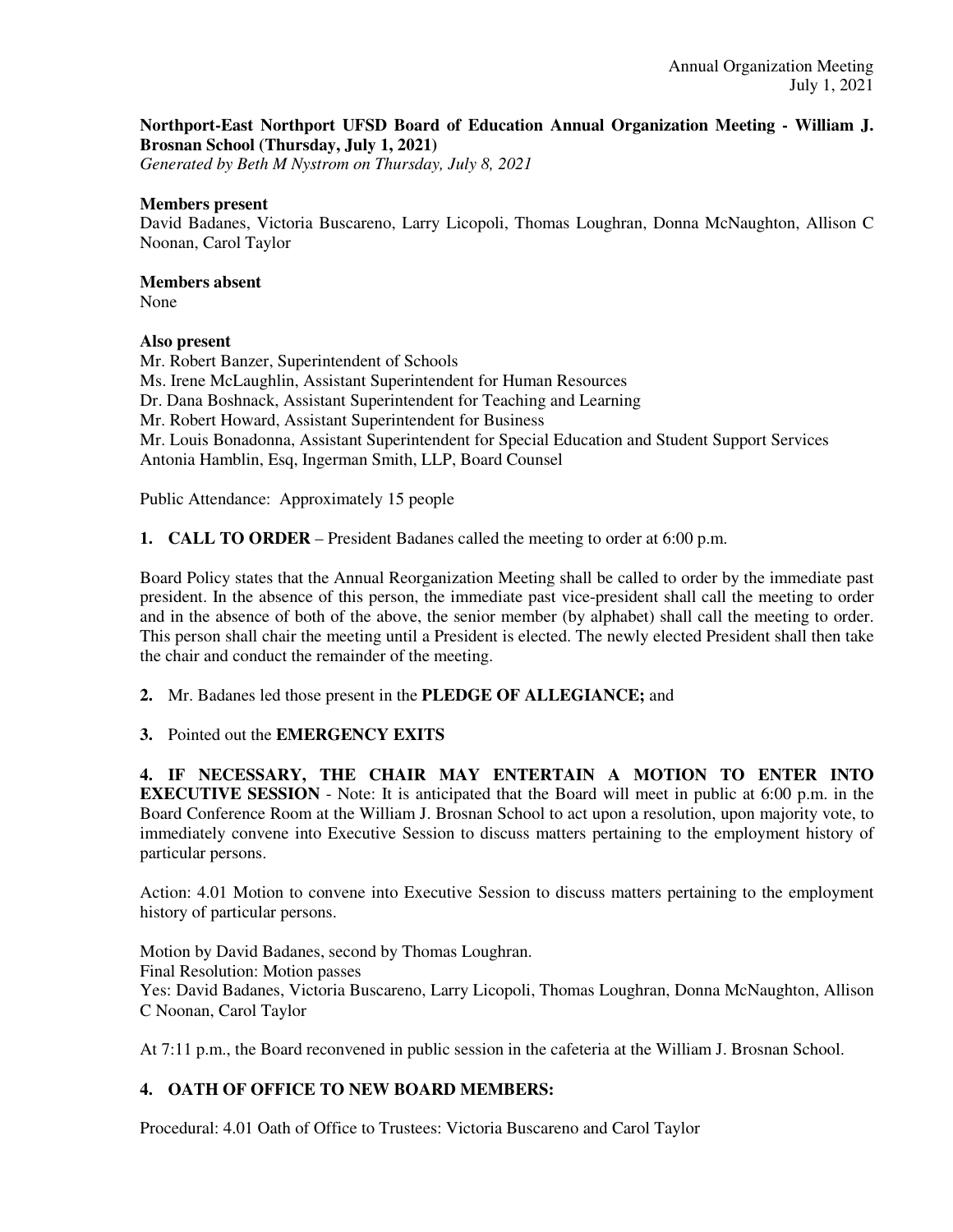Ms. Antonia Hamblin, Esq. administered the Oath of Office to newly elected trustees Victoria Buscareno and Carol Taylor

#### **5. ELECTION OF OFFICERS** - nominations required

Action: 5.01 President Motion to nominate Larry Licopoli as President of the Board of Education

Motion by David Badanes, second by Allison C Noonan. Final Resolution: Motion Passes Yes: David Badanes, Victoria Buscareno, Larry Licopoli, Thomas Loughran, Donna McNaughton, Allison C Noonan, Carol A Taylor

Action: 5.02 Vice President Motion to nominate Victoria Buscareno as Vice President of the Board of Education

Motion by Allison C Noonan, second by David Badanes. Final Resolution: Motion Passes Yes: David Badanes, Victoria Buscareno, Larry Licopoli, Thomas Loughran, Donna McNaughton, Allison C Noonan, Carol A Taylor

### **6. OATH OF OFFICE TO THE PRESIDENT AND VICE PRESIDENT OF THE BOARD**

Procedural: 6.01 Board Counsel shall administer the Oath of Office to the newly elected President and Vice President.

Ms. Antonia Hamblin, Esq. administered the Oath of Office to newly elected President Larry Licopoli and newly elected Vice President Victoria Buscareno.

### **7. ANNUAL APPOINTMENTS**

Action: 7.01 Appointments:

- 7.01.1 District Clerk: Recommendation that Beth Nystrom be appointed as District Clerk and Maureen Pollock be appointed as Acting District Clerk
- 7.01.2 District Treasurer: Recommendation that Dawn Monsell be appointed as District Treasurer and Denise Lovaglio be appointed as Deputy District Treasurer
- 7.01.3 Board Attorney and Negotiating Attorney: Recommendation that the firm of Ingerman Smith, LLP be appointed as Board Attorney and Negotiating Attorney
- 7.01.4 Claims Auditor: Recommendation that Christine Helbock be appointed as Claims Auditor
- 7.01.5 Purchasing Agent: Recommendation that Karen Walters be appointed as Purchasing Agent, and that Robert Howard, Assistant Superintendent for Business, be authorized to act as Purchasing Agent in her absence\
- 7.01.6 Impartial Hearing Officers: Recommendation that the Board appoint Lawrence Spirn and Jennifer Spirn as Hearing Officers to conduct hearings pursuant to Section 504 of the Rehabilitation Act of 1973 and Section 3214 of the Education Law of the State of New York

### 7.01.7 Compliance Officers:

 Recommendation that the Board appoint Mr. Louis Bonadonna as Section 504 Compliance Officer Recommendation that the Board appoint Mr. Louis Bonadonna as Medicaid Compliance Officer Recommendation that the Board appoint Ms. Shannon Dantuono as Title IX Compliance Officer Recommendation that the Board appoint Ms. Irene McLaughlin as Section 75-b of the Civil Service Law Compliance Officer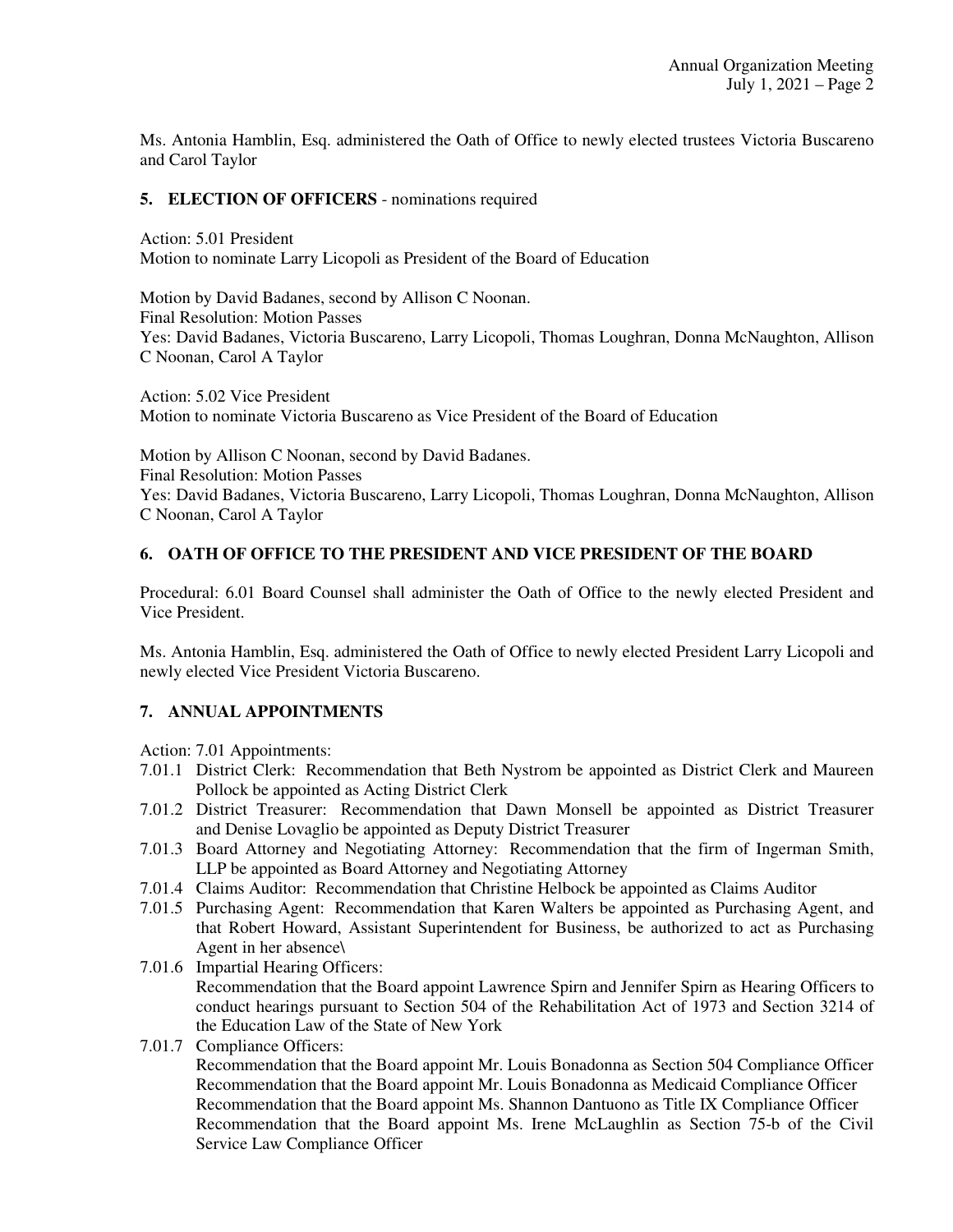Recommendation that the Board appoint Ms. Irene McLaughlin and Mr. Robert Howard as Sexual Harassment Compliance Officers

Recommendation that the Board appoint Ms. Judy Proscia as Data Protection Officer

7.01.8 Insurance Brokers of Record: Recommendation that the Board appoint the following firms as Brokers of Record, commencing July 1, 2021, to manage programs authorized by the Board of Education for the Northport-East Northport Union Free School District: a) Hartt Insurance Agency, Inc., 45 Main Street, P.O. Box 449, Northport, NY 11768 b) New York Schools Insurance Reciprocal, 333 Earl Ovington Blvd, Uniondale, NY 11533 c) GCG Risk Management, Inc., 100 Church Street, Suite 810, New York, NY 10007 d) Pupil Benefits Plan, Inc., 101 Dutch Meadows Lane, Glenville, NY 12302 e) Digital Insurance in partnership with AON Consulting, 300 Jericho Quad, Suite 300, Jericho, NY 11753

f) RSK Limited Liability Co./Emerson, Reid and Co., 174 Park Avenue, Hicksville, NY 11801

- 7.01.9 Bonding Counsel and Financial Advisory Services a) Hawkins Delafield & Wood, LLP, One Chase Manhattan Plaza, New York, NY 10005 b) Munistat Services, Inc., 12 Roosevelt Avenue, Pt. Jefferson Station, NY 11776 c) PKF O'Connor Davis, LLP
- 7.01.10 Architect: Recommendation that the Board appoint John A. Grillo Architects as District Architect
- 7.01.11 Construction Management: Recommendation that the Board appoint Park East Construction as Construction Management Firm for the 2021-2022 school year
- 7.01.12 Internal Auditor: Recommendation that the firm of Nawrocki Smith, LLP be appointed as the Internal Auditors for the 2021-2022 fiscal year.
- 7.01.13 External Auditor: Recommendation that the firm of R.S. Abrams, LLP be appointed as the Internal Auditors for the 2021-2022 fiscal year.

Motion by Donna McNaughton, second by Thomas Loughran.

Final Resolution: Motion Passes

Yes: David Badanes, Victoria Buscareno, Larry Licopoli, Thomas Loughran, Donna McNaughton, Allison C Noonan, Carol A Taylor

# **8. OATH OF OFFICE TO THE SUPERINTENDENT OF SCHOOLS AND DISTRICT CLERK**

Ms. Antonia Hamblin, Esq., administered the Oath of Office to Superintendent Robert Banzer and District Clerk Beth Nystrom.

### **9. DESIGNATION OF SIGNATORIES FOR ALL SCHOOL WARRANTS**

Action: 9.01 Signatories for All School Warrants Recommendation to designate the Claims Auditor

Motion by Donna McNaughton, second by Victoria Buscareno. Final Resolution: Motion Passes Yes: David Badanes, Victoria Buscareno, Larry Licopoli, Thomas Loughran, Donna McNaughton, Allison C Noonan, Carol A Taylor

### **10. DESIGNATION OF DEPOSITORIES FOR ALL DISTRICT FUNDS**

Action: 10.01 Depositories

Recommendation to designate the following banks as depositories of the Northport-East Northport Union Free School District, Town of Huntington, Suffolk County, New York, maximum amount to be \$65,000,000: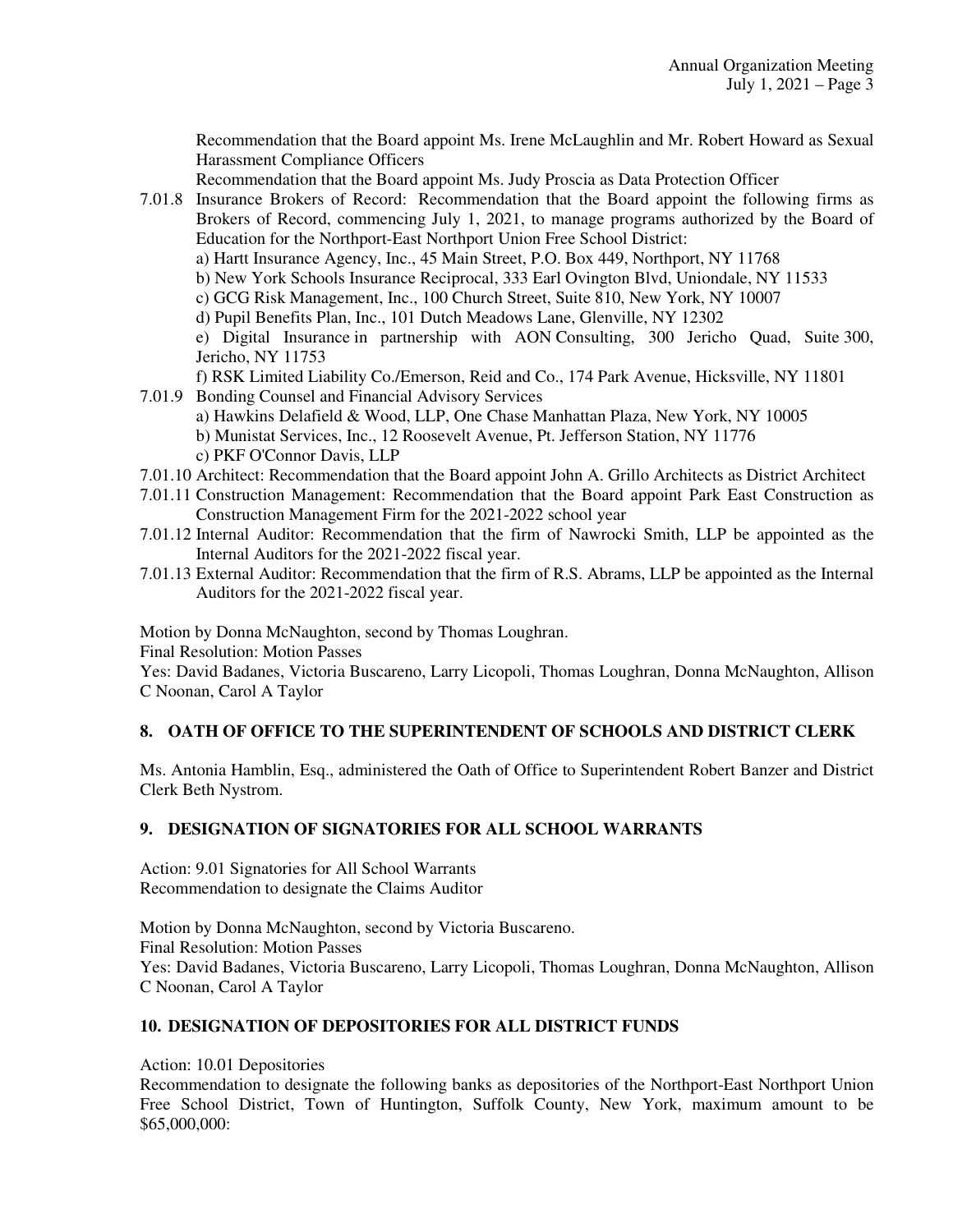- 10.01.1 JP Morgan Chase
- 10.01.2 1st National Bank of Long Island
- 10.01.3 Flushing Commercial Bank<br>10.01.4 Valley National Bank
- Valley National Bank
- 10.01.5 Signature Bank
- 10.01.6 People's United Bank

Motion by Donna McNaughton, second by Victoria Buscareno. Final Resolution: Motion Passes Yes: David Badanes, Victoria Buscareno, Larry Licopoli, Thomas Loughran, Donna McNaughton, Allison C Noonan, Carol A Taylor

# **11. DESIGNATION OF DISTRICT NEWSPAPER FOR LEGAL ADVERTISING**

Action: 11.01 Official Newspapers

Recommendation to designate The Observer and the Times of Northport as the Official Newspapers for District publications and legal notices for the 2021-2022 school year

Motion by Donna McNaughton, second by Victoria Buscareno. Final Resolution: Motion Passes Yes: David Badanes, Victoria Buscareno, Larry Licopoli, Thomas Loughran, Donna McNaughton, Allison C Noonan, Carol A Taylor

## **12. TIME AND PLACE OF BOARD MEETINGS**

Information: 12.01 Calendar of Board Meetings

At the June 3, 2021 Board of Education Meeting, the Board adopted the 2021-2022 Calendar of Board Meetings.

# **13. AUTHORIZATION TO PUBLISH THE ANNUAL FINANCIAL REPORT**

Action: 13.01 Annual Financial Report Recommendation to authorize publication of the Annual Financial Report for the 2020-2021 school year in the official newspaper

Motion by Donna McNaughton, second by Victoria Buscareno. Final Resolution: Motion Passes Yes: David Badanes, Victoria Buscareno, Larry Licopoli, Thomas Loughran, Donna McNaughton, Allison C Noonan, Carol A Taylor

### **14. AUTHORIZE TO REIMBURSE EXPENSES**

Action: 14.01 Conference and Travel Expense Authorization Recommendation to authorize the Superintendent to approve expenses for staff attendance at conferences, and also for all authorized automobile travel within the District and outside of the District

Motion by Donna McNaughton, second by Victoria Buscareno.

Final Resolution: Motion Passes

Yes: David Badanes, Victoria Buscareno, Larry Licopoli, Thomas Loughran, Donna McNaughton, Allison C Noonan, Carol A Taylor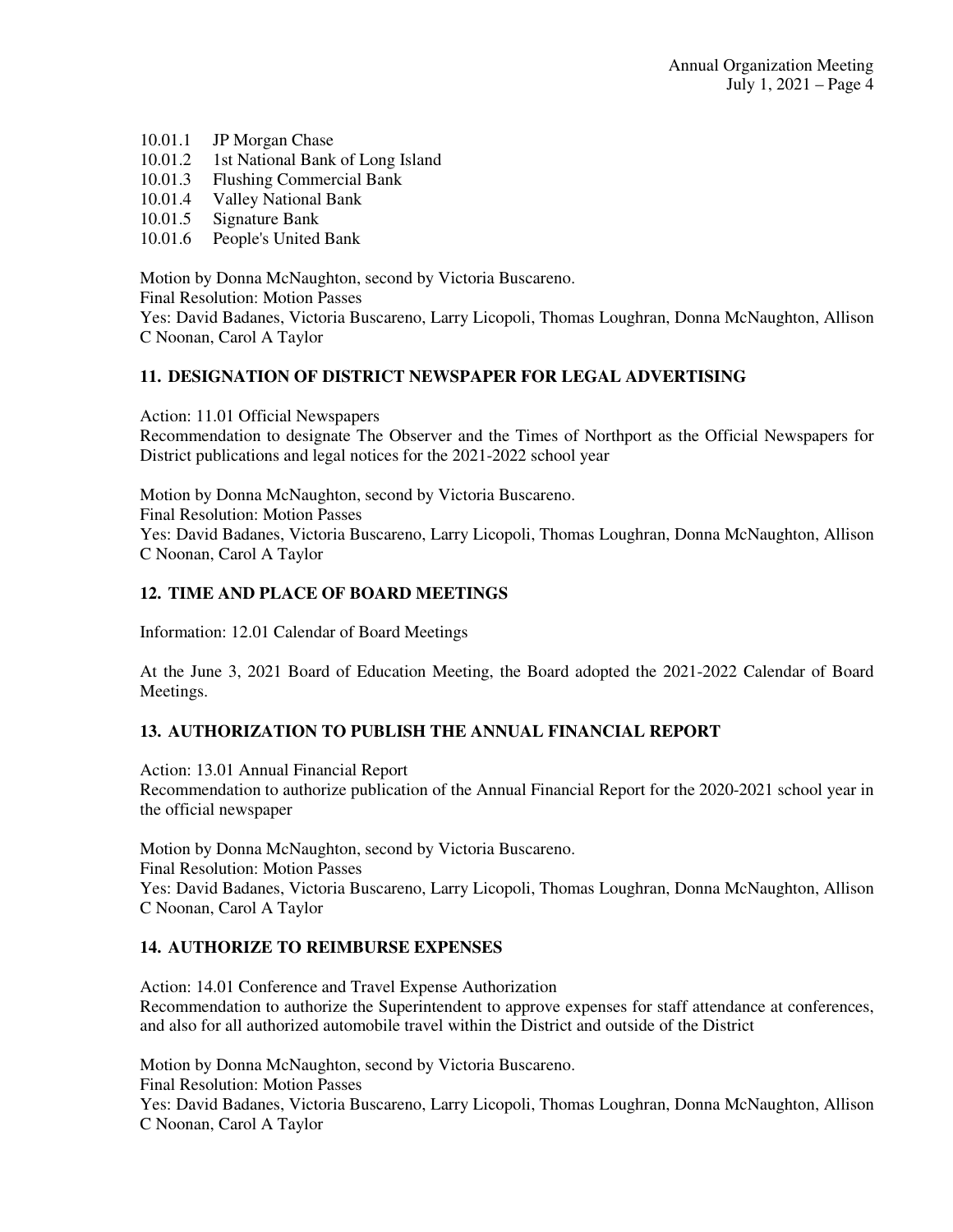## **15. AUTHORIZATION TO CERTIFY PAYROLLS**

Action: 15.01 Certify Payrolls Recommendation to authorize the Chief School Officer or his designee to certify payrolls each month (Ed. Law 1720, Sec. 2523; Commissioner's Regulation 170.2)

Motion by Donna McNaughton, second by Victoria Buscareno. Final Resolution: Motion Passes Yes: David Badanes, Victoria Buscareno, Larry Licopoli, Thomas Loughran, Donna McNaughton, Allison C Noonan, Carol A Taylor

Action: 15.02 Certified Payroll Records Recommendation to approve the following resolution:

 "WHEREAS New York State Labor Law, Section 220, requires that contractors engaged by a school district for construction work are required to pay prevailing wages to their workers, and;

 WHEREAS, all contractors and subcontractors referenced above are required to submit certified payroll records to the school district in connection with their obligation to pay prevailing wage;

 NOW, THEREFORE, BE IT RESOLVED that John Lackner, Superintendent of Buildings and Grounds (Director of Facilities), is hereby designated to be the individual responsible for the receipt, collection and review for facial validity of certified payroll records."

Motion by Donna McNaughton, second by Victoria Buscareno. Final Resolution: Motion Passes Yes: David Badanes, Victoria Buscareno, Larry Licopoli, Thomas Loughran, Donna McNaughton, Allison C Noonan, Carol A Taylor

### **16. AUTHORIZATION TO MAKE TRANSFERS**

Action: 16.01 Budget Transfers

Recommendation to authorize the Superintendent of Schools or his designee, in accordance with the regulations of the Commissioner of Education, to make budget transfers between salary codes up to \$25,000, with all transfers in excess of \$25,000 requiring Board of Education approval and, transfers between all other codes up to \$10,000, with all transfers in excess of \$10,000 requiring Board of Education approval

Motion by Donna McNaughton, second by Victoria Buscareno. Final Resolution: Motion Passes Yes: David Badanes, Victoria Buscareno, Larry Licopoli, Thomas Loughran, Donna McNaughton, Allison C Noonan, Carol A Taylor

### **17. ADOPTION OF LIST OF RELIGIOUS HOLIDAYS**

Action: 17.01 Religious Holidays Recommendation to adopt the attached list of religious holidays for State Aid computations purposes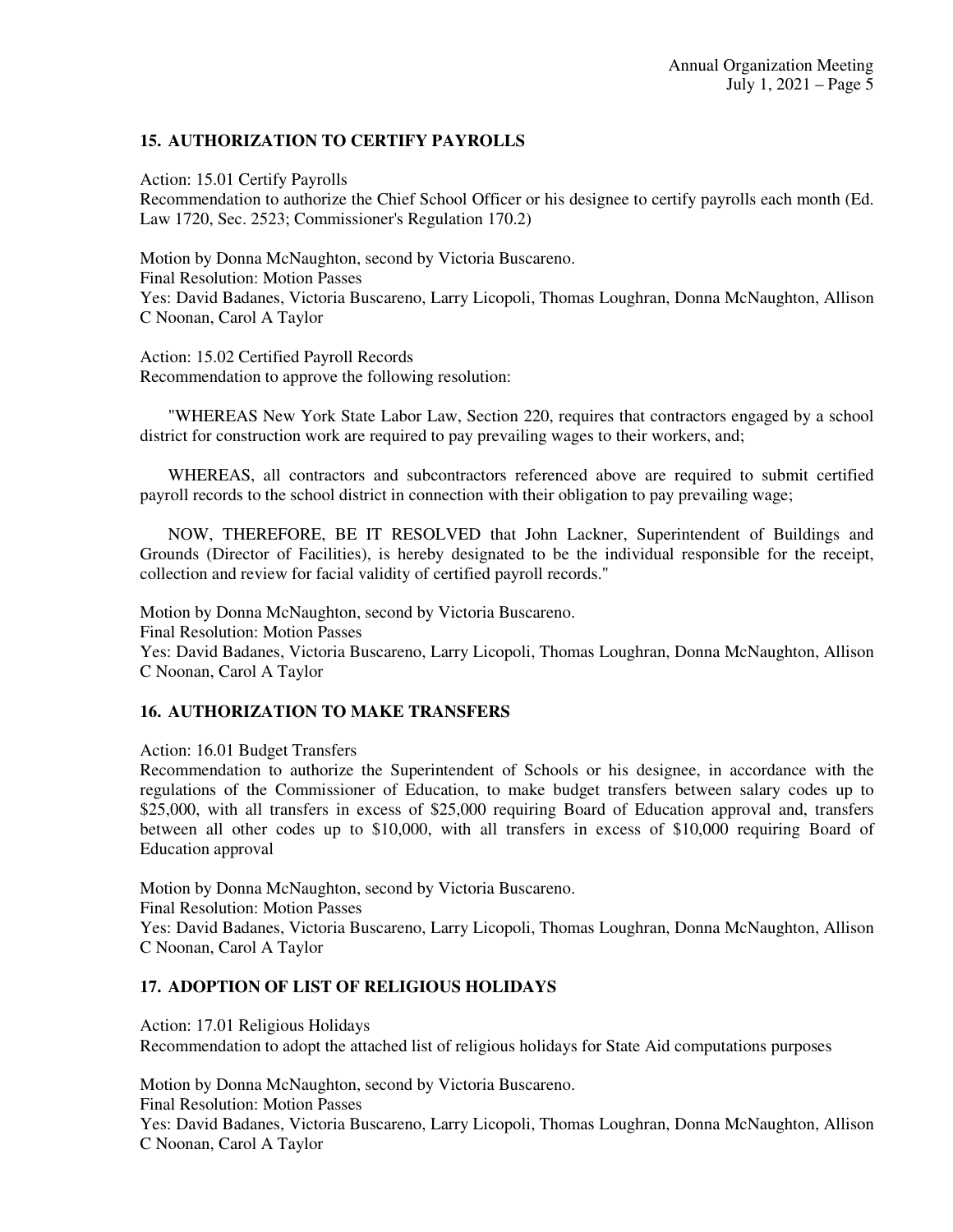# **18. AUTHORIZATION TO ESTABLISH PETTY CASH FUNDS**

Action: 18.01 Petty Cash Funds Recommendation to establish petty cash funds and designate the following persons to administer these funds in the amount of \$100 each for the 2021-2022 school year: Mr. Thomas Harrison, Principal, Fifth Avenue School Dr. Michael Genovese, Principal, Norwood Avenue School Ms. Sabina Larkin, Principal, Ocean Avenue School TBD, Principal, Pulaski Road School Mr. Pasquale DeStefano, Principal, East Northport Middle School Dr. Timothy Hoss, Principal, Northport Middle School TBD, Principal, Northport High School Ms. Beth Nystrom, District Clerk, Board of Education

Motion by Donna McNaughton, second by Victoria Buscareno. Final Resolution: Motion Passes Yes: David Badanes, Victoria Buscareno, Larry Licopoli, Thomas Loughran, Donna McNaughton, Allison C Noonan, Carol A Taylor

# **19. SIGNATORIES FOR FEDERAL PROJECTS**

Action: 19.01 Federal Funds

Recommendation to appoint for the 2021-2022 school year Mr. Robert Banzer, Superintendent of Schools, as the authorized representative and official of Northport-East Northport Union Free School District, to submit applications and make claims for Federal Funds under all applicable Federal Laws as may be required, with the Assistant Superintendent for Teaching and Learning or the Assistant Superintendent for Special Education and Student Support Services as alternates

Motion by Donna McNaughton, second by Victoria Buscareno. Final Resolution: Motion Passes Yes: David Badanes, Victoria Buscareno, Larry Licopoli, Thomas Loughran, Donna McNaughton, Allison C Noonan, Carol A Taylor

### **20. DESIGNATION OF SIGNATOR FOR TAX ANTICIPATION NOTES**

Action: 20.01 Tax Anticipation Notes Signator Recommendation to designate the Board President as the signator for the single manual signature required on Tax Anticipation Notes or, as designated by the President, either the Vice President or the District Clerk

Motion by Donna McNaughton, second by Victoria Buscareno. Final Resolution: Motion Passes Yes: David Badanes, Victoria Buscareno, Larry Licopoli, Thomas Loughran, Donna McNaughton, Allison C Noonan, Carol A Taylor

# **21. APPOINTMENT OF SCHOOL PHYSICIANS**

Action: 21.01 School Physician

Recommendation to appoint R.A. Perrone Medical Consulting as the School Physician for 2021-2022 and to authorize the Board President to execute a contract to this effect

Motion by Donna McNaughton, second by Victoria Buscareno. Final Resolution: Motion Passes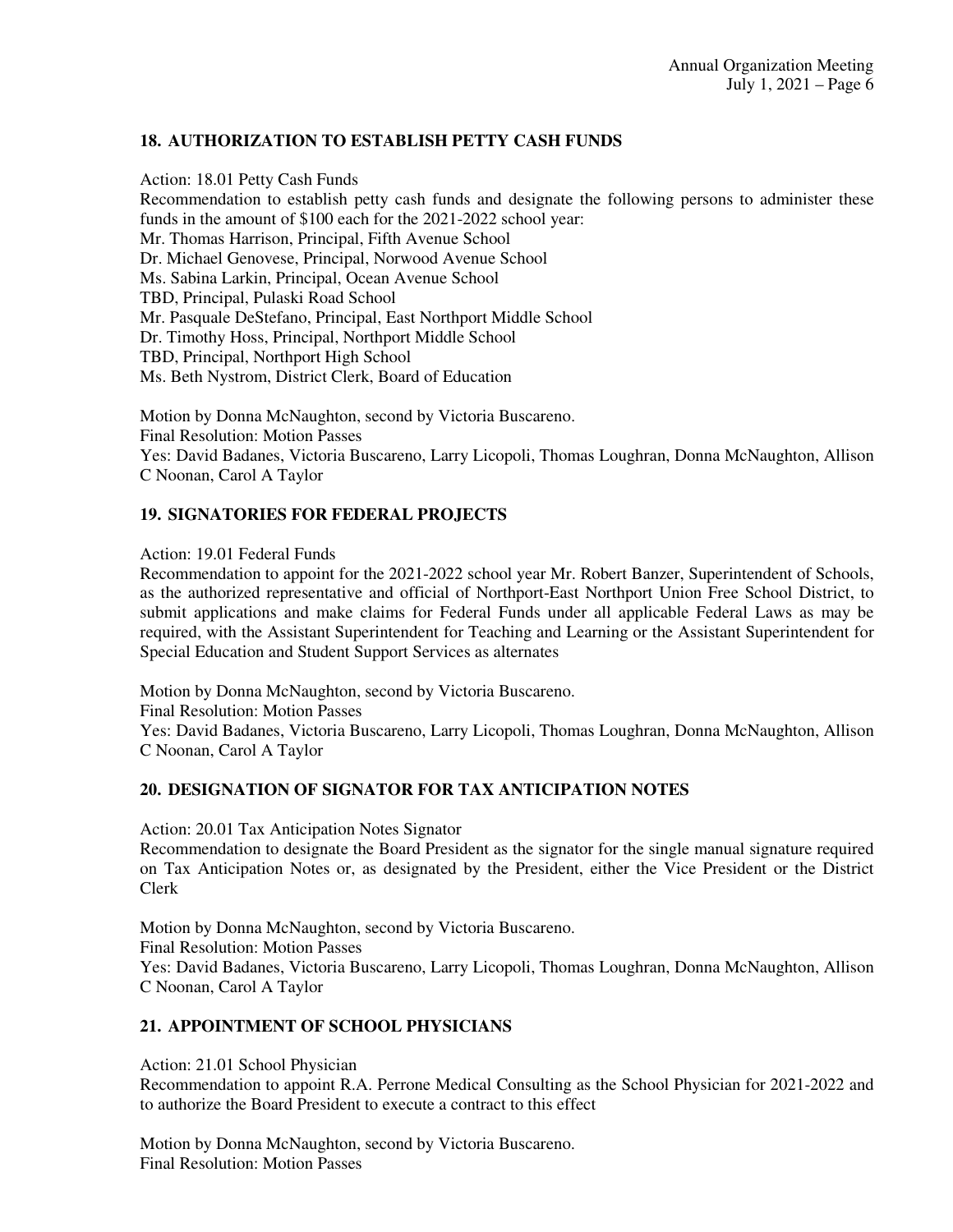Yes: David Badanes, Victoria Buscareno, Larry Licopoli, Thomas Loughran, Donna McNaughton, Allison C Noonan, Carol A Taylor

# **22. ATTENDANCE OFFICER**

Action: 22.01 Attendance Officer Recommendation to appoint Shannon Dantuono as the District's Attendance Officer

Motion by Donna McNaughton, second by Victoria Buscareno. Final Resolution: Motion Passes Yes: David Badanes, Victoria Buscareno, Larry Licopoli, Thomas Loughran, Donna McNaughton, Allison C Noonan, Carol A Taylor

### **23. ATHLETIC TRAINER**

Action: 23.01 Athletic Trainer Recommendation to appoint Shawn Scattergood as the District's Athletic Trainer

Motion by Donna McNaughton, second by Victoria Buscareno. Final Resolution: Motion Passes Yes: David Badanes, Victoria Buscareno, Larry Licopoli, Thomas Loughran, Donna McNaughton, Allison C Noonan, Carol A Taylor

### **24. RECORDS ACCESS OFFICER**

Action: 24.01 Records Access Officer Recommendation to appoint Beth Nystrom as the Records Access Officer

Motion by Donna McNaughton, second by Victoria Buscareno. Final Resolution: Motion Passes Yes: David Badanes, Victoria Buscareno, Larry Licopoli, Thomas Loughran, Donna McNaughton, Allison C Noonan, Carol A Taylor

### **25. RECORDS MANAGEMENT OFFICER**

Action: 25.01 Records Management Officer Recommendation to appoint Danny Castellano as the Records Management Officer

Motion by Donna McNaughton, second by Victoria Buscareno. Final Resolution: Motion Passes Yes: David Badanes, Victoria Buscareno, Larry Licopoli, Thomas Loughran, Donna McNaughton, Allison C Noonan, Carol A Taylor

### **26. ASBESTOS DESIGNEE**

Action: 26.01 Asbestos Designee Recommendation to appoint John Lackner as the Asbestos Designee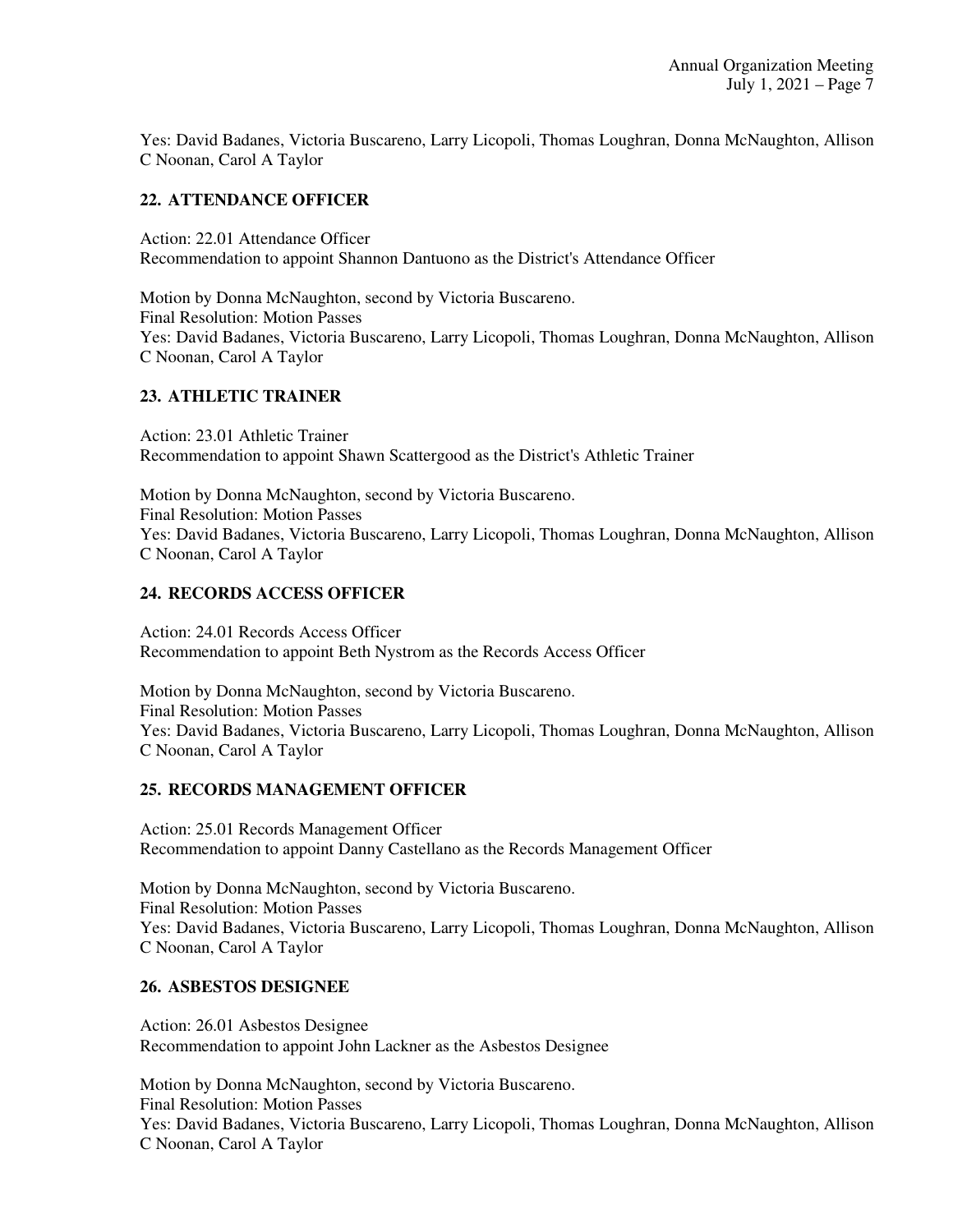# **27. CENSUS ENUMERATOR**

Action: 27.01 Census Enumerator Recommendation to appoint Judy Proscia as the Census Enumerator

Motion by Donna McNaughton, second by Victoria Buscareno. Final Resolution: Motion Passes Yes: David Badanes, Victoria Buscareno, Larry Licopoli, Thomas Loughran, Donna McNaughton, Allison C Noonan, Carol A Taylor

## **28. RESIDENCY OF STUDENTS DESIGNEES**

Action: 28.01 Residency of Students Recommendation to appoint the Superintendent and the Director of Student Support Services as the Board's official designees for determining residency of students

Motion by Donna McNaughton, second by Victoria Buscareno. Final Resolution: Motion Passes Yes: David Badanes, Victoria Buscareno, Larry Licopoli, Thomas Loughran, Donna McNaughton, Allison C Noonan, Carol A Taylor

## **29. BOARD OF REGISTRY**

Action: 29.01 Board of Registry Recommendation to appoint the following qualified voters of the District to the Board of Registry for the 2021-2022 school year:

Mary Nigro, Maureen O'Brien, Pat Naples, Dorothy Walsh, Mary Esposito, Janet Hayes

Motion by Donna McNaughton, second by Victoria Buscareno. Final Resolution: Motion Passes Yes: David Badanes, Victoria Buscareno, Larry Licopoli, Thomas Loughran, Donna McNaughton, Allison C Noonan, Carol A Taylor

Action: 29.02 Voter Registrars Recommendation to appoint the following staff members to serve as Voter Registrars when school is in session:

Northport High School - Nancy Zbytniewski, Mary Lavin East Northport Middle School - Doris Sommer, Margaret Nogan Northport Middle School - Georgina Mangione, Karen Will Fifth Avenue Elementary School - Debra Jones, Doris Trabosh Norwood Avenue Elementary School - Kathy Kiley, Suzanne Stockman Ocean Avenue Elementary School - Kathy Sheridan, Lynn Geraci Pulaski Road Elementary School - Gloria Thompson, Laura Tsourtsoulas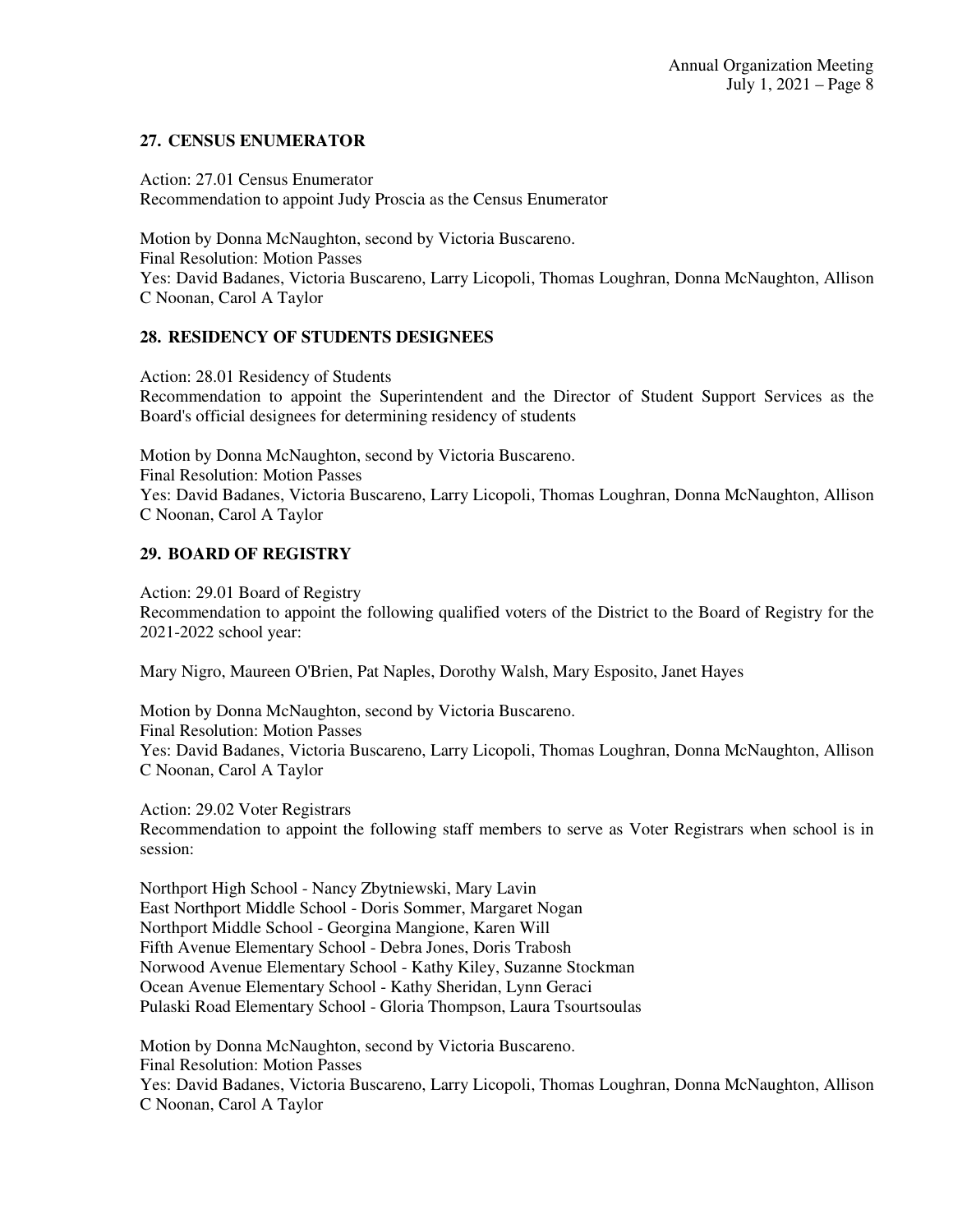# **30. COMMITTEE ON SPECIAL EDUCATION**

Action: 30.01 Designees when Initiating Referrals to the Committee on Special Education Recommendation to appoint the following staff members as designees of the Northport-East Northport School District when initiating referrals to the Committee on Special Education during the 2021-2022 school year:

Allyson Giaimo, Director of Secondary Special Education Karrie Kruger, Director of Elementary Special Education Vanessa Costanzo, School Psychologist Elizabeth Dragone, School Psychologist Melanie Fisher, School Psychologist Erin Girardin, School Psychologist Veronique Hayek, School Psychologist Kristen Karkota, School Psychologist Tara Malone, School Psychologist Brandon Panzarella, School Psychologist Lisa Quartararo, School Psychologist Deborah Roth, School Psychologist Corinne Scheidt, School Psychologist Jaclyn Wolferd, School Psychologist This resolution is necessary to comply with the New York State Part 200 Regulations.

Motion by Donna McNaughton, second by Victoria Buscareno. Final Resolution: Motion Passes Yes: David Badanes, Victoria Buscareno, Larry Licopoli, Thomas Loughran, Donna McNaughton, Allison C Noonan, Carol A Taylor

Action: 30.02 Chairpersons for the Committee on Special Education (CSE), Sub-Committee on Special Education (SCSE), and 504 Committee meetings

Recommendation to appoint the following staff members to serve as chairpersons for the Committee on Special Education (CSE), Sub-Committee on Special education (SCSE), and 504 Committee meetings during the 2021-2022 school year:

Vanessa Costanzo, Elizabeth Dragone, Melanie Fisher, Allyson Giaimo, Erin Girardin, Veronique Hayek, Kristen Karkota, Karrie Kruger, Tara Malone, Brandon Panzarella, Cassie Reilly, Deborah Roth, Lisa Quartararo, Corinne Scheidt, Jaclyn Wolferd

Motion by Donna McNaughton, second by Victoria Buscareno. Final Resolution: Motion Passes Yes: David Badanes, Victoria Buscareno, Larry Licopoli, Thomas Loughran, Donna McNaughton, Allison C Noonan, Carol A Taylor

Action: 30.03 Chairpersons for the Committee on Preschool Special Education (CPSE) Recommendation to appoint the following staff members to serve as Chairpersons for the Committee on Preschool Special Education (CPSE) during the 2021-2022 school year:

Allyson Giaimo, Karrie Kruger, Corinne Scheidt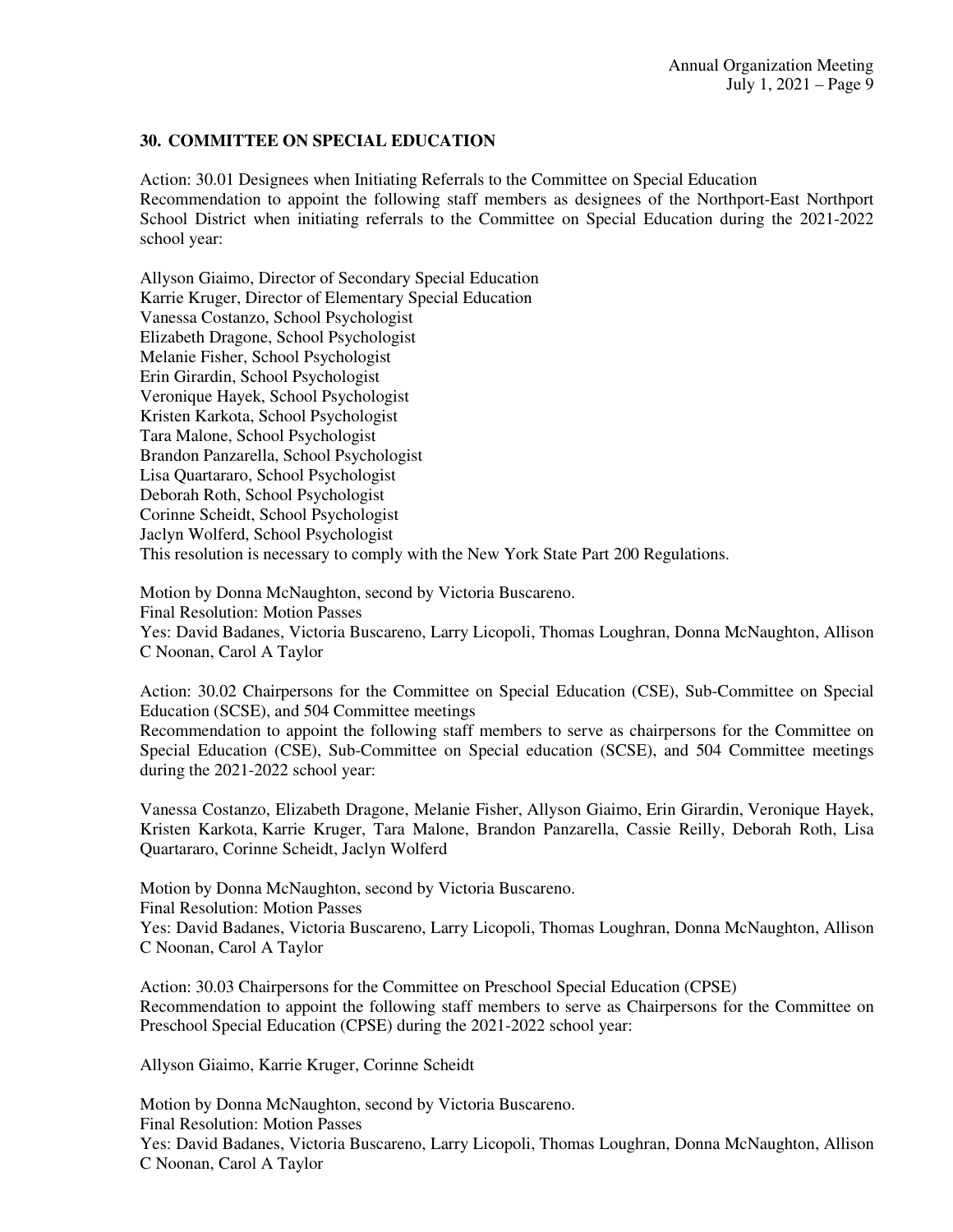# **31. SCHOOL RELATED TRANSPORTATION**

Action: 31.01 Authorization for the Superintendent to transport in his personal vehicle persons involved in the course of the conduct of school business, e.g., students, staff, Board members, and community members

Authorization for the Superintendent to transport in his personal vehicle persons involved in the course of conduct of school business, e.g., students, staff, Board members, and community members

Motion by Donna McNaughton, second by Victoria Buscareno. Final Resolution: Motion Passes Yes: David Badanes, Victoria Buscareno, Larry Licopoli, Thomas Loughran, Donna McNaughton, Allison C Noonan, Carol A Taylor

### **32. MILEAGE REIMBURSEMENT RATE**

Action: 32.01 Recommendation to set the IRS standard mileage rate as the mileage reimbursement rate Recommendation to set the IRS standard mileage rate as the mileage reimbursement rate

Motion by Donna McNaughton, second by Victoria Buscareno. Final Resolution: Motion Passes Yes: David Badanes, Victoria Buscareno, Larry Licopoli, Thomas Loughran, Donna McNaughton, Allison C Noonan, Carol A Taylor

#### **33. DISTRICT CELL PHONES**

Information: 33.01 For Information: List of all District cell phones assigned to staff

### **34. DESIGNATION OF CREDIT CARD PROCESSOR**

Action: 34.01 Recommendation to designate JP Morgan Chase Bank as the credit card processor for the Northport-East Northport Union Free School District

Recommendation to designate JP Morgan Chase Bank as the credit card processor for the Northport-East Northport Union Free School District

Motion by Donna McNaughton, second by Victoria Buscareno. Final Resolution: Motion Passes Yes: David Badanes, Victoria Buscareno, Larry Licopoli, Thomas Loughran, Donna McNaughton, Allison C Noonan, Carol A Taylor

### **35. SECTION 18 OF THE PUBLIC OFFICERS LAW OF THE STATE OF NEW YORK SUPPLEMENTAL DEFENSE AND INDEMNIFICATION PROVISIONS**

Action: 35.01 Recommendation to approve the following resolution: Recommendation to approve the following resolution:

 "WHEREAS, Section 18 of the Public Officers Law of the State of New York authorizes municipal corporations, including boards of education, to adopt supplemental defense and indemnification provisions to those contained in the Education Law; and

 WHEREAS, the statue authorizes boards of education to defend, indemnify and save harmless, members of boards of education and officers, agents and employees of boards of education; authorized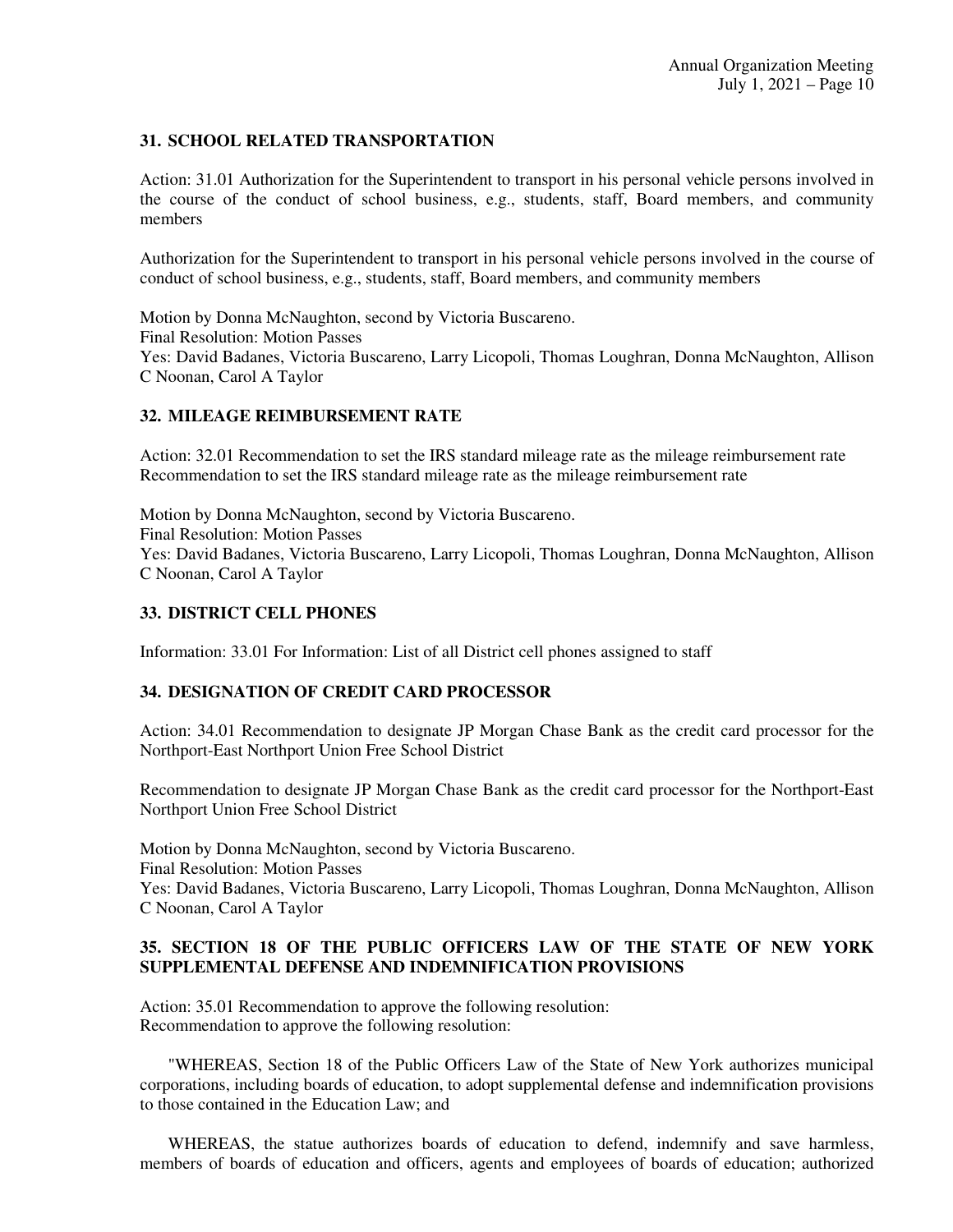parent volunteers; members of school-based planning and shared decision making committees; and members of the school district's audit committee, in connection with any claims, awards or judgments obtained against such board members, officers, agents or employees; authorized parent volunteers; members of school-based planning and shared decision making committees; and members of the district's audit committee in any State or Federal Court, in the amount of any judgment, award or settlement of any such claim, provided the act or omission from which such judgment, award or claim arose occurred while the board member, officer, agent or employee or authorized parent volunteer; member of a school-based planning and shared decision making committee; or member of the district's audit committee was acting within the scope of his or her office or employment or authorized volunteer duties;

 BE IT RESOLVED, that the Board of Education of the Northport-East Northport Union Free School District hereby adopts the supplemental defense and indemnification provisions contained in Section 18 of the Public Officers Law for its Board members, officers, agents and employees; authorized parent volunteers; members of school-based planning and shared decision making committees; and members of the school district's audit committee. This coverage shall supplement and shall be in addition to the coverage available to such individuals under other enactments, including but not limited to the Education Law of the State of New York; and

 BE IT FURTHER RESOLVED, that supplemental hereto and an additional perquisite to the public office and employment, the Board hereby further extends the right to be defended and indemnified as provided in Public Officers Law § 18 to board members, school officers, agents and employees who are requested or are called to testify as a witness or to answer questions concerning their acts or omissions within the scope of their office, agency or employment before a grand jury, the Office of the District Attorney or other law enforcement official. Nothing herein contained shall be construed to authorize or require defense or indemnification to a board member, school officer, agent or employee who has been identified as a defendant in a pending criminal prosecution or where such individual, or the school district, has reason to believe that such individual is a target in a criminal investigation or prosecution by the Office of the District Attorney or other law enforcement entity"

Motion by Donna McNaughton, second by Victoria Buscareno.

Final Resolution: Motion Passes

Yes: David Badanes, Victoria Buscareno, Larry Licopoli, Thomas Loughran, Donna McNaughton, Allison C Noonan, Carol A Taylor

## **36. GENERAL MUNICIPAL LAW SECTION 53 AGENT FOR SERVICE OF A NOTICE OF CLAIM**

Action: 36.01 Recommendation to approve the following resolution: Recommendation to approve the following resolution:

 "WHEREAS, the New York State Senate has passed, and the New York State Governor has signed into effect, the Uniform Notice of Claim Act (hereinafter the "Act"); and

 WHEREAS, Section 6 of the Act amends the General Municipal Law by adding a new Section 53, effective June 15, 2013; and

 WHEREAS, New York General Municipal Law Section 53(2) required that all public corporations, who are entitled to service of a Notice of Claim as a condition precedent to commencement of an action or proceeding shall file a Certificate with the Secretary of State designating the Secretary of State as agent for service of a Notice of Claim:

 NOW, THEREFORE BE IT RESOLVED, that the Board of Education hereby directs and empowers the District Clerk to submit to the New York State Secretary of State a Certificate pursuant to General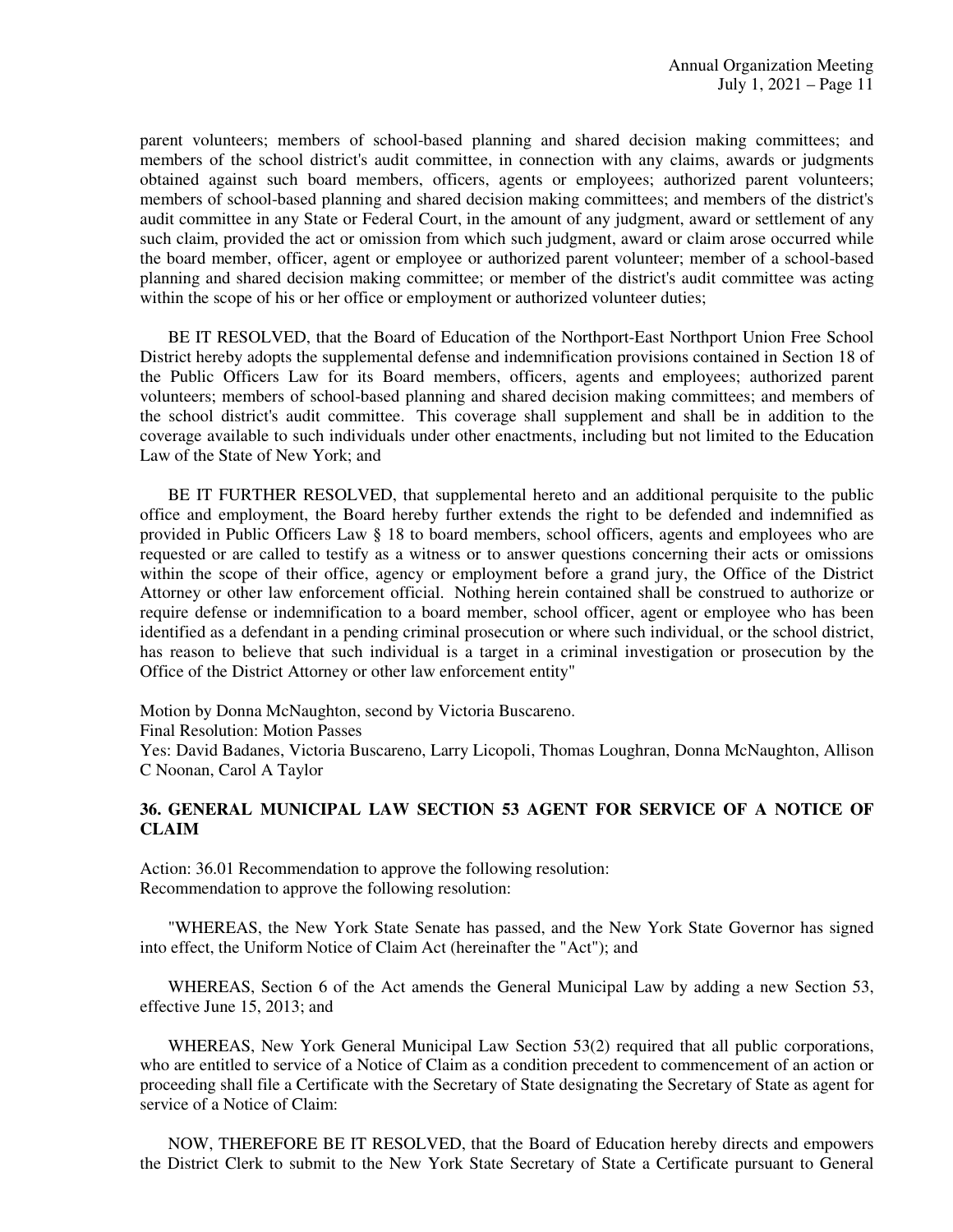Municipal Law Section 53, designating the Secretary of State as agent for service of a Notice of Claim as described above; and

 BE IT FURTHER RESOLVED, that the Board of Education hereby designates the District Clerk as the individual to whom the Secretary of State will forward any notices of claim; and

 BE IT FURTHER RESOLVED, that the Board of Education hereby authorizes the District Clerk to take any and all other actions required to carry out the provisions of this Resolution"

Motion by Donna McNaughton, second by Victoria Buscareno. Final Resolution: Motion Passes Yes: David Badanes, Victoria Buscareno, Larry Licopoli, Thomas Loughran, Donna McNaughton, Allison C Noonan, Carol A Taylor

### **37. DIGNITY FOR ALL STUDENTS ACT COORDINATORS**

Action: 37.01 Dignity for All Students Act Coordinators for the 2021-2022 school year: Recommendation to appoint the following staff members to serve as Dignity for All Students Act Coordinators for the 2021-2022 school year:

District-wide Shannon Dantuono

Northport High School Terrence Hinson, Denise Keenan, Carlos Falcon, Katherine Teubner

Northport Middle School Timothy Hoss, Chelsea Brown, Stacey Chertock, Elyse Pellicano, Sean Boylan

East Northport Middle School Pasquale DeStefano, Angelo Cocchiola, Regina Thomas, Kathleen Rowe, Mary Kleczka, Caitlin Bisulca

Fifth Avenue School Thomas Harrison, Beth Theofield, Melanie Fisher

Norwood Avenue School Michael Genovese, Brandon Panzarella, Alan Tener

Ocean Avenue School Sabina Larkin, Theresa Pellegrino

Pulaski Road School James Durand, Veronique Hayek

Motion by Donna McNaughton, second by Victoria Buscareno. Final Resolution: Motion Passes Yes: David Badanes, Victoria Buscareno, Larry Licopoli, Thomas Loughran, Donna McNaughton, Allison C Noonan, Carol A Taylor

#### **38. AUDIT COMMITTEE**

Action: 38.01 Audit Committee Members